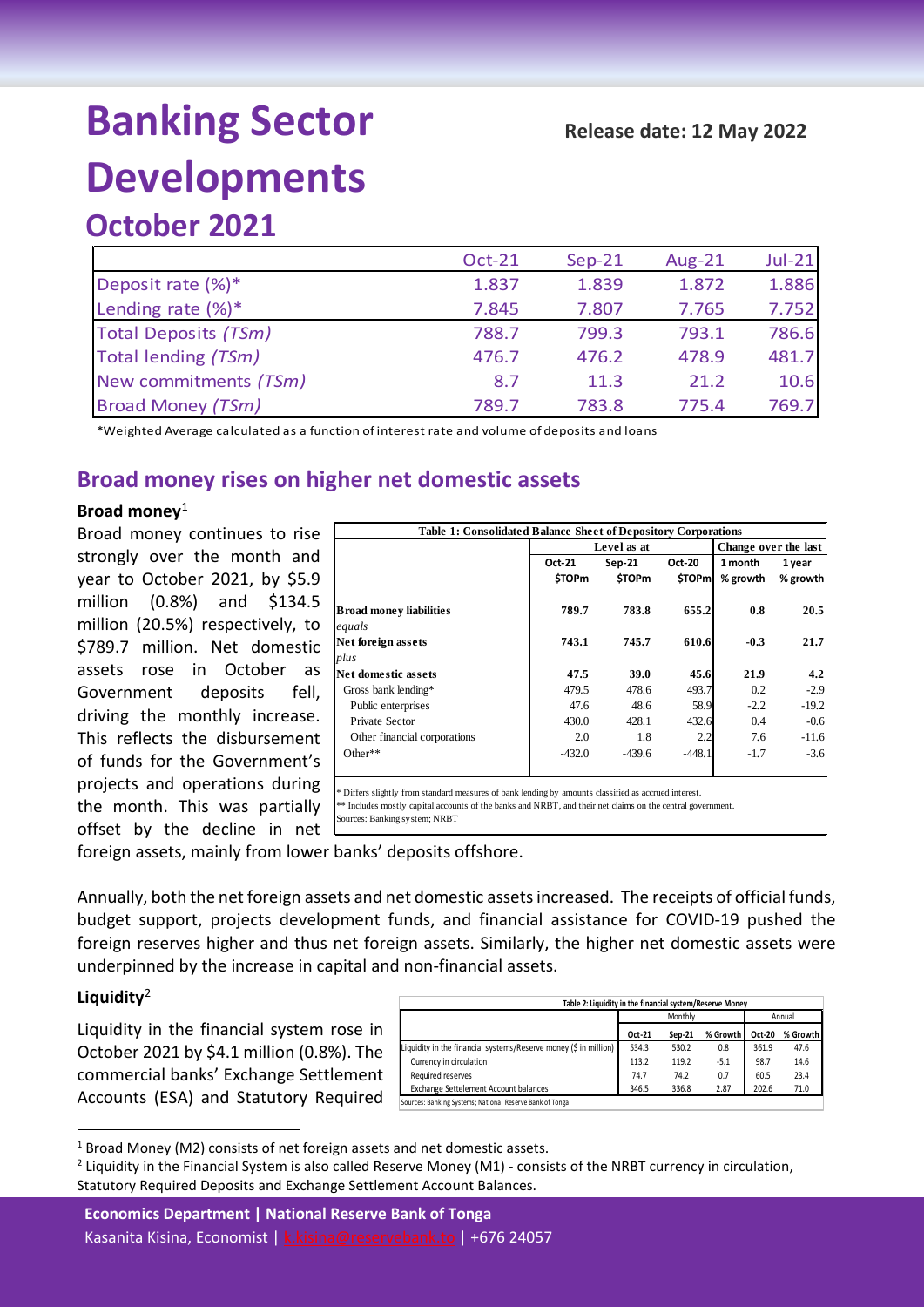Deposits (SRD) increased by \$9.7 million (2.9%) and \$0.5 million (0.7%) respectively, and outweighed the \$6.0 million (5.1%) drop in currency in circulation. The higher ESA is attributed mostly to net sales of foreign currencies to the Reserve Bank, corresponding to the inflow of remittance receipts.

Annually, liquidity continued to rise by \$172.4 million (47.6%), again driven by the higher ESA, which rose by \$143.8 million (71.0%) from higher net sales of foreign currencies to the Reserve Bank. SRD also rose by \$14.2 million (23.4%), corresponding to the rise in total deposits. Currency in circulation was higher by \$14.4 million (14.6%), reflecting higher demand for money for festivities such as the

churches' annual donations, Kava Idol, and the Tonga High School Ex-Students' Fundraising.

#### **Lending**

After declining for 10 consecutive months, the banks' total lending slightly rose over the month of October 2021, by \$0.5 million (0.1%) to a total of \$476.7 million. This was mostly driven by higher household loans. However, over the year, it continued to decline by \$17.3 million (3.5%) as both business and household loans fell.



#### *Business lending*

Lending to businesses declined in October 2021, by \$0.1 million (0.1%) and over the year by \$16.6

million (7.0%) to \$218.6 million. The monthly decline was attributed to loan repayments made by public enterprises and businesses within the construction, agricultural, and tourism sectors. These offset some of the new lending opportunities offered to the distribution, fisheries, and tourism sectors. Over the year, the lower business loans were mostly driven by the loan repayments made by public enterprises and businesses in the professional & other services, manufacturing, and transport sectors. Again these loan repayments

**Business Lending Balances** Monthly 400 60 of Pa'anga) **Banking System Only (LHS)** Non-banks (LHS) Credit growth, year-ended (%) 350 50 -Banking System and Non-banks (RHS) -Banking System Only (RHS) 300 40 (Millions 250  $30$ 200  $\overline{20}$ Lending balances 150  $10$  $\mathbf{0}$ 100 50  $-10$  $\Omega$  $-20$ Oct 17 Oct 18 Oct 19 Oct 20 Oct 21 Data Sources: Banking System and Ministry of Finance and National Planning

offset some of the new loans issued. The new loan commitments reflect recoveries in these sectors, although most businesses remain cautious about the uncertainties associated with the COVID-19 developments.

### *Household lending*

In October 2021, household loans increased over the month by \$0.7 million (0.3%), however, declined annually by  $$1.0$  million (0.4%) to  $$257.8$  million. This was led by lower housing loans, followed by other personal loans, and vehicle loans.

### *Non-bank financial institutions*

Over the month and year to October 2021, the total loans extended by the non-bank financial

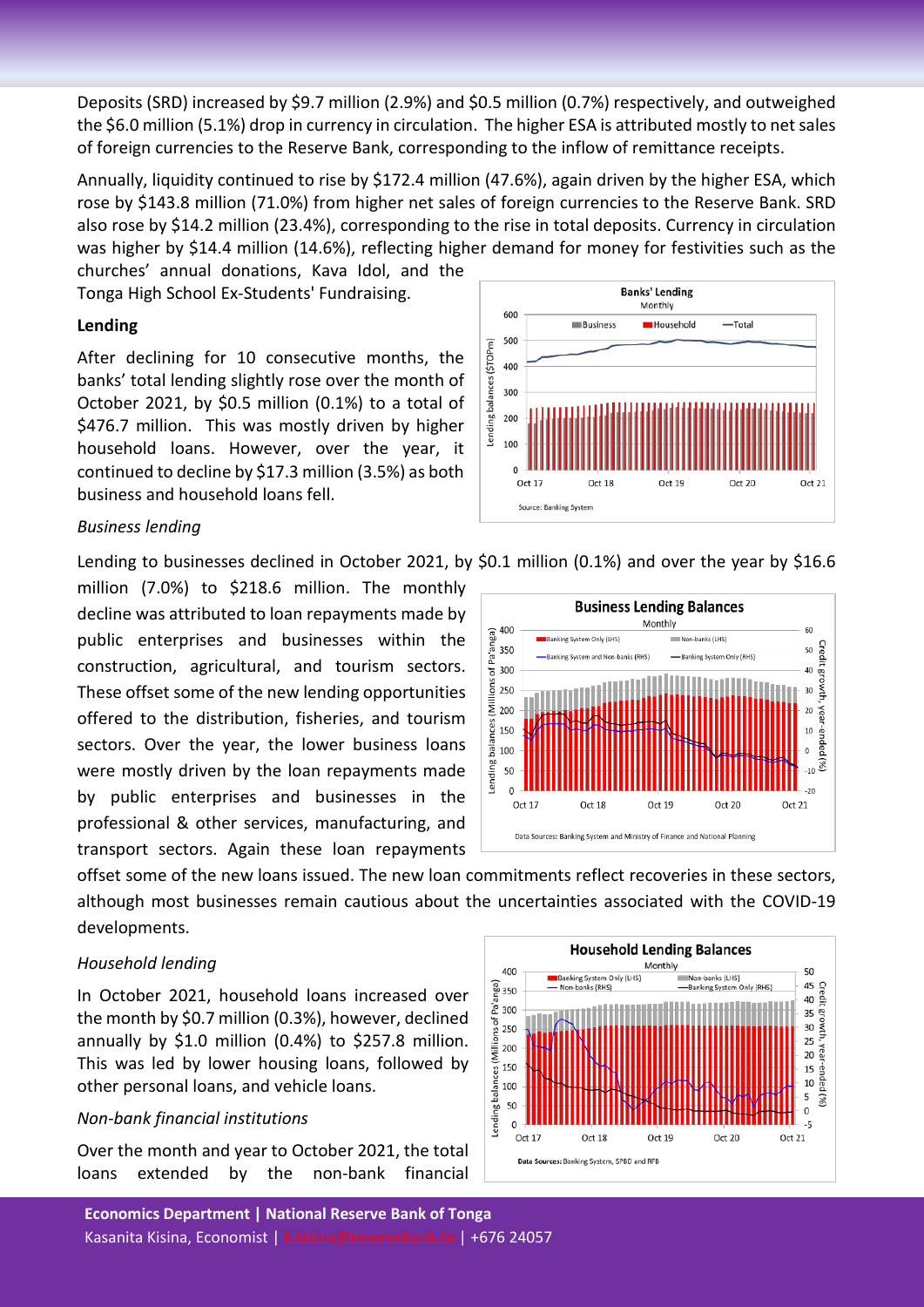institutions (NBFIs) increased by \$0.9 million (1.4%) and \$5.4 million (9.0%), respectively. These loans are mostly offered to individuals in the informal sector, and small-medium-sized enterprises (SMEs). This reflects the NBFIs' role in promoting financial inclusion and access to finance for those whom the banking sector may not serve. However, this also raises concerns over household indebtedness.

#### *Non-performing loans*

loans accounted for 3.9% of total loans,

|                            |             | Level as at: |             | Change over the last: | Shares of |        |
|----------------------------|-------------|--------------|-------------|-----------------------|-----------|--------|
|                            | Oct 21      | Sep 21       | Oct 20      | 1 month               | 1 year    | totals |
|                            | <b>TOPm</b> | <b>TOPm</b>  | <b>TOPm</b> | %                     | %         | %      |
|                            |             |              |             |                       |           |        |
| Lending, banks             | 476.7       | 476.2        | 494.0       | 0.1                   | $-3.5$    | 100.0  |
| Household                  | 257.8       | 257.1        | 258.8       | 0.3                   | $-0.4$    | 54.1   |
| Business*                  | 218.6       | 218.8        | 235.2       | $-0.1$                | $-7.0$    | 45.9   |
| Other                      | 0.3         | 0.3          | 0.0         | $-13.3$               | 0.0       | 0.1    |
| Lending, banks and other   | 582.7       | 582.4        | 599.7       | 0.1                   | $-2.8$    | 100.0  |
| Household**                | 324.1       | 322.5        | 319.6       | 0.5                   | 1.4       | 55.6   |
| <b>Business</b>            | 258.4       | 259.6        | 280.0       | $-0.5$                | $-7.7$    | 44.3   |
| Other                      | 0.3         | 0.31         | 0.0         | $-13.3$               | 0.0       | 0.1    |
| New commitments, banks     | 8.7         | 11.3         | 11.0        | $-22.7$               | $-21.0$   | N/A    |
| Undrawn commitments, banks | 10.5        | 9.6          | 15.9        | 9.4                   | $-33.6$   | N/A    |
| Implied repayments, banks  | $-0.9$      | 7.81         | 6.3         | $-111.7$              | $-114.5$  | N/A    |

In October 2021, the non-performing suppose the inditional time series was updated in January 2020, resulting in revisions to the full history of data contains the full history of data contains the contains that the conta Sources: SPBD; RFB; MOFNP; Banking system

compared to 4.2% in September 2021 and 3.6% in October last year. The monthly improvement reflects housing loan upgrades and, lower non-performing agricultural, distributions, and professional & other business sectors' loans. Annually, non-performing business loans increased mainly for the construction, agricultural, and forestry sectors despite improvements in non-performing household housing and vehicle loans.

Private individual loans contain the highest share of non-performing loans at 50.7%, comprised mostly of housing and other personal loans. The remaining 49.3% are businessloans in the Agriculture (24.4%), Construction (13.1%), Distribution (3.0%), Forestry (2.3%), Fisheries (1.6%), Transport (1.4%) and Other (3.5%) sectors.

| <b>Table 4: Deposit Balances</b> |               |        |         |         |               |        |        |  |
|----------------------------------|---------------|--------|---------|---------|---------------|--------|--------|--|
|                                  | Monthly       |        |         |         | Annual        |        |        |  |
|                                  |               |        |         | %       |               |        | %      |  |
|                                  | <b>Oct-21</b> | Sep-21 | Change  | Growth  | <b>Oct-20</b> | Change | Growth |  |
| Total Deposits (\$ in million)   | 788.7         | 799.3  | $-10.6$ | $-1.3$  | 655.8         | 132.9  | 20.3   |  |
| Demand Deposits                  | 335.0         | 343.9  | $-8.9$  | $-2.6$  | 272.9         | 62.1   | 22.7   |  |
| Saving Deposits                  | 177.4         | 178.5  | $-1.1$  | $-0.6$  | 119.7         | 57.7   | 48.2   |  |
| Time Deposits                    | 276.3         | 276.9  | $-0.6$  | $-0.23$ | 263.1         | 13.1   | 5.0    |  |
|                                  |               |        |         |         |               |        |        |  |

Sources: Banking Systems; NRBT

#### **Deposits**

In October 2021, the banks' total deposits declined by \$10.6 million (1.3%) but rose annually by \$132.9 million (20.3%). All the three categories of deposits declined over the month, led by lower demand deposits from Government and public enterprises. Saving and time deposits also declined due to lower savings by individuals and retirement funds' matured deposits.

However, annually, all the three categories of deposits rose. Demand deposits increased the most, underpinned by large deposits made by private businesses, government, and individuals. Similarly, the deposits made by the retirement funds, individuals, and churches continue to contribute the most to saving deposits. The higher time deposits resulted mainly from higher deposits made by Government, churches, and schools.

The lower deposits over the month together with the rise in lending resulted in an increase of the loans to deposit ratio from 58.2% in September 2021 to 59.1% in October 2021. However, the loans